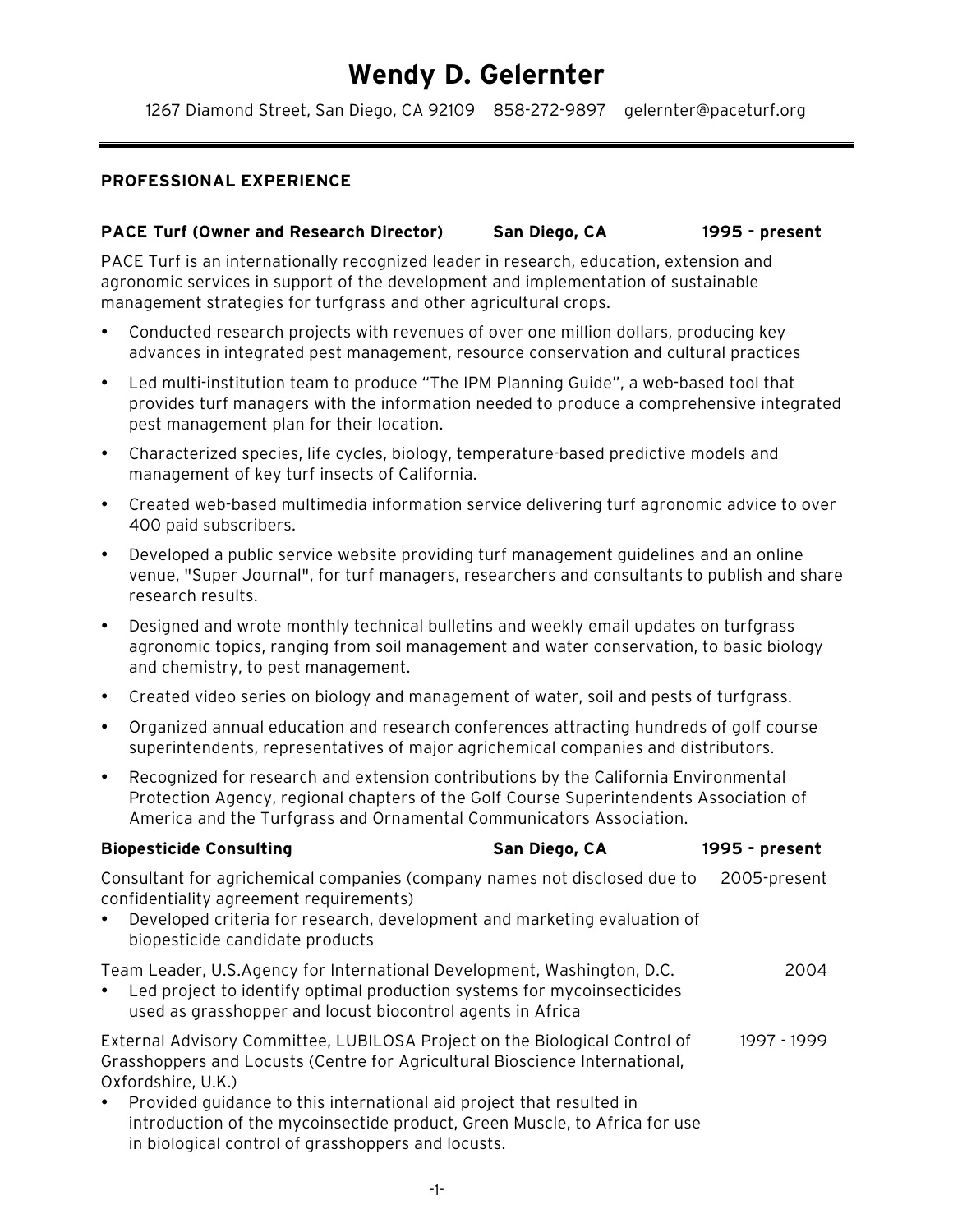# **Mycogen Corporation San Diego, CA 1984 - 1995**

Director, Biopesticide Commercial Development 1990 - 1995

• Directed research and development, regulatory, quality assurance and product management departments to support successful commercialization of nine new products, including the first genetically engineered microbial insecticide registered in the U.S.

Product Manager 1985 - 1990

• Managed Mycogen's microbial pesticide product candidates, including internal coordination of company research and technical development activities, and external coordination of university, government lab and private agricultural consultant field research programs; developed product recommendations and product labels and coordinated regulatory efforts.

Research Scientist, insect pathology and biochemistry 1984 - 1985

#### **EDUCATION**

| University of California<br>Ph.D., Entomology    | Riverside, CA | 1984 |
|--------------------------------------------------|---------------|------|
| Cornell University<br>B.S., Agricultural Science | Ithaca, NY    | 1976 |

#### **PROFESSIONAL SERVICE**

| 2006 - 2008<br>2003 | President, Society for Invertebrate Pathology<br>Review panel for USDA CAR/RAMP Competitive Grants Program |
|---------------------|------------------------------------------------------------------------------------------------------------|
| 2001 - present      | Editorial Board, Biocontrol Science and Technology                                                         |
| 2001 - 2003         | Chair, Microbial Control Division, Society for Invertebrate Pathology                                      |
| 2000                | Review panel for: National Research Initiative Competitive Grants Program                                  |
| 1999 - 2000         | Chair, Agricultural Biotechnology Task Force, National Alliance of Independent                             |
|                     | <b>Crop Consultants</b>                                                                                    |
| 1999 - 2000         | Chair, Nominations Committee, Society for Invertebrate Pathology                                           |
| 1999                | Founding member, International Biopesticide Consortium for Development                                     |
| 1996 - 2000         | Board member, Association of IPM Ecologists                                                                |
| 1994 - 1996         | Secretary, Society for Invertebrate Pathology                                                              |
| 1994 - 1995         | Chair, Insect Pathology Subsection, Entomological Society of America                                       |
| 1993 - 1994         | Board of Reviewing Editors, Journal of Economic Entomology                                                 |

#### **AWARDS**

- 2009 Environmental Communicator of the Year Award, Turf and Ornamental Communicators Association 2002 Honorary Member, Southern California and San Diego Golf Course
- Superintendents Association
- 1999 Distinguished Service Award, Southern California Golf Course Superintendents Association
- 1994 IPM Innovators Award. California Environmental Protection Agency

#### **RECENT RESEARCH GRANTS**

- 2008 "Management and Biology of Brown Ring Patch on Annual Bluegrass Greens", Golf Course Superintendents Association of America (\$14,000)
- 2006 "Producing an integrated pest management (IPM) template to assist golf course superintendents in developing written IPM plans for golf courses", Golf Course Superintendents Association of America (\$13,000)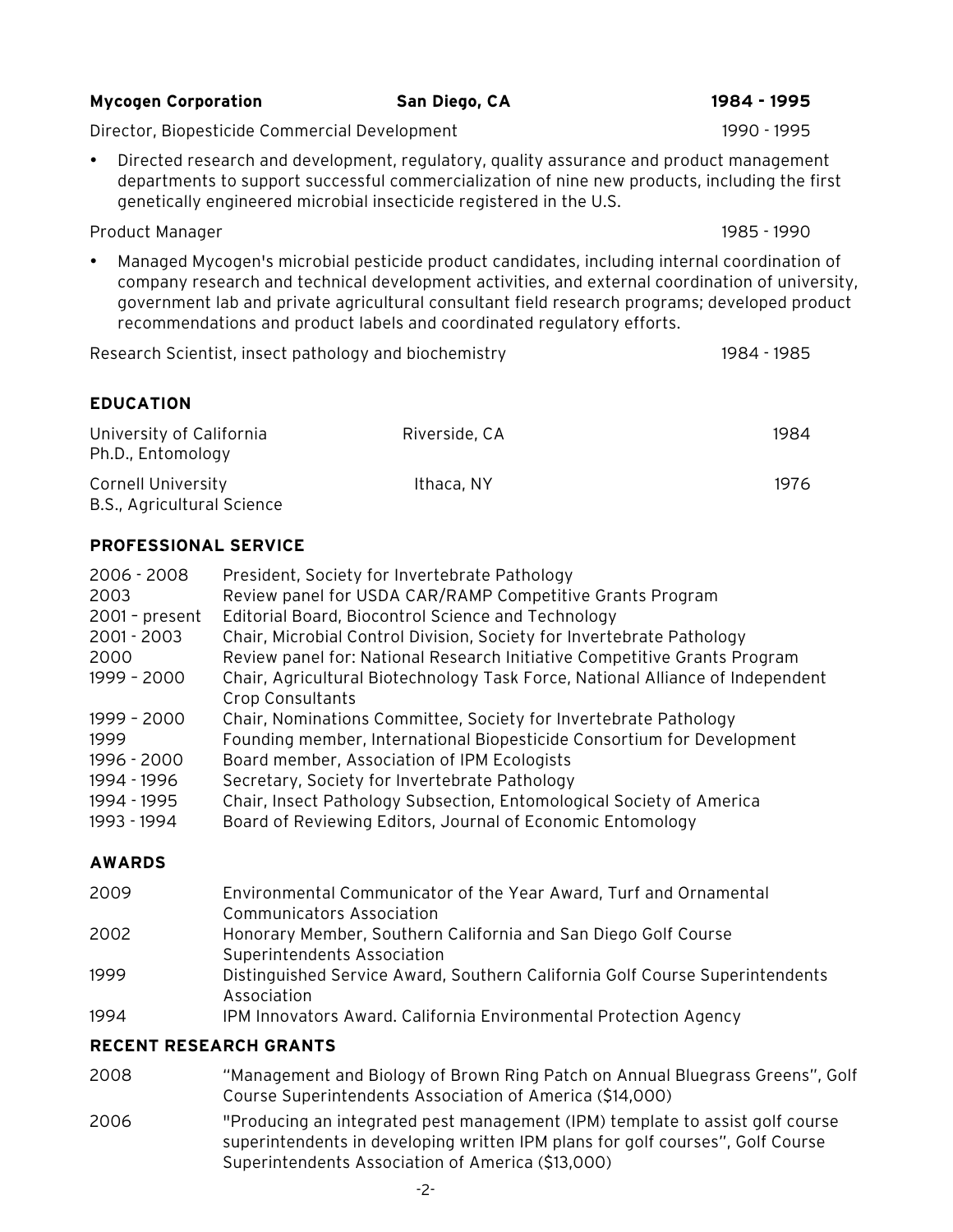#### **PROFESSIONAL SOCIETY MEMBERSHIPS**

Association of IPM Ecologists Crop Science Society of America Entomological Society of America Golf Course Superintendents Association of America Society for Invertebrate Pathology National Turfgrass Entomology Working Group Weed Science Society of America

## **VOLUNTEER EXPERIENCE**

2009-present International Rescue Committee Support for newly arrived refugee families

## **WEBSITES**

| PACE Turf homepage   | www.paceturf.org                                |
|----------------------|-------------------------------------------------|
| Facebook (PACE Turf) | www.facebook.com/paceturf                       |
| Facebook (personal)  | www.facebook.com/wendy.gelernter?sk=info        |
| YouTube (PACE Turf)  | www.youtube.com/user/paceturf                   |
| Linked in profile    | www.linkedin.com/pub/wendy-gelernter/10/469/766 |
| Twitter (PACE Turf)  | https://twitter.com/#!/paceturf                 |
|                      |                                                 |

## **REFEREED PUBLICATIONS**

- Gelernter, W. 2012. Insect pests of turfgrass: management challenges in a changing environment. In Brandenburg, R.L. and C.P Freeman, eds. "Handbook of turfgrass insects,  $2^{nd}$  edition." APS Press, St. Paul, MN.
- Glare, T., Caradus, J., Gelernter, W., Jackson, T., Keyhani, N., Kohl, J., Marrone, P., Morin, L. and A. Stewart, 2012. Have biopesticides come of age? Trends in Biotechnology 30 (2012), pp. 250-258 DOI information: 10.1016/j.tibtech.2012.01.003

Linde, D.T., L.J. Stowell, W. Gelernter, and K. McAuliffe. 2011. Monitoring and managing putting green firmness on golf courses. Online. Applied Turfgrass Science. doi:10.1094/ATS-2011--01260-0-RS.

Gelernter, W.D. 2007. Microbial control in Asia: a bellwether for the future? J. Invertebr. Pathol. 95:161-167.

Fidanza, M.A., D.L. Sanford, L.J. Stowell, W. Gelernter, P.J. Landschoot, N. Bosold, and J. Welshans. 2006. Survey of irrigation water for golf courses in Southeastern Pennsylvania. Applied Turfgrass Science doi:10.1094/ATS-2006-0210-01-TT.

Stowell, L.J., S.B. Martin, M. Olsen, D. Bigelow, M. Kohout, P.D. Peterson, J. Camberato, and W.D. Gelernter. 2005. Rapid blight, a new plant disease. APSnet Features. doi: 10.1094/APSnetFeature/2005-0705.

Wong, F.P., W. Gelernter, and L. Stowell. 2005. First report of *Pyricularia grisea* causing gray leaf spot on kikuyugrass (Pennisetum clandestinum) in the United States. Plant Dis., 89(4):433.

- Gelernter, W.D. 2004. The rise and fall of Bacillus thuringiensis tenebrionis. Phytoparasitica 32:4 (321-324).
- Koppenhöfer, A.M., E.M. Fuzy, R.L. Crocker, W.D. Gelernter and S. Polavarapu. 2004. Pathogenicity of Heterorhabditis bacteriophota, Steinernema glaseri and S. scarabei. (Rhabditida: Heterorhabditidae, Steinernematidae) against 12 white grub species (Coleoptera: Scarabaeidae). Biocontrol Sci. and Techn. 14 (1):87-92.
- Olsen, M.W., D.M. Bigelow, R.L. Gilbertson, L.J. Stowell, and W.D. Gelernter. 2003. First report of a Labyrinthula sp. causing rapid blight disease of rough bluegrass and perennial ryegrass. Plant Dis. 87 (10): 1267.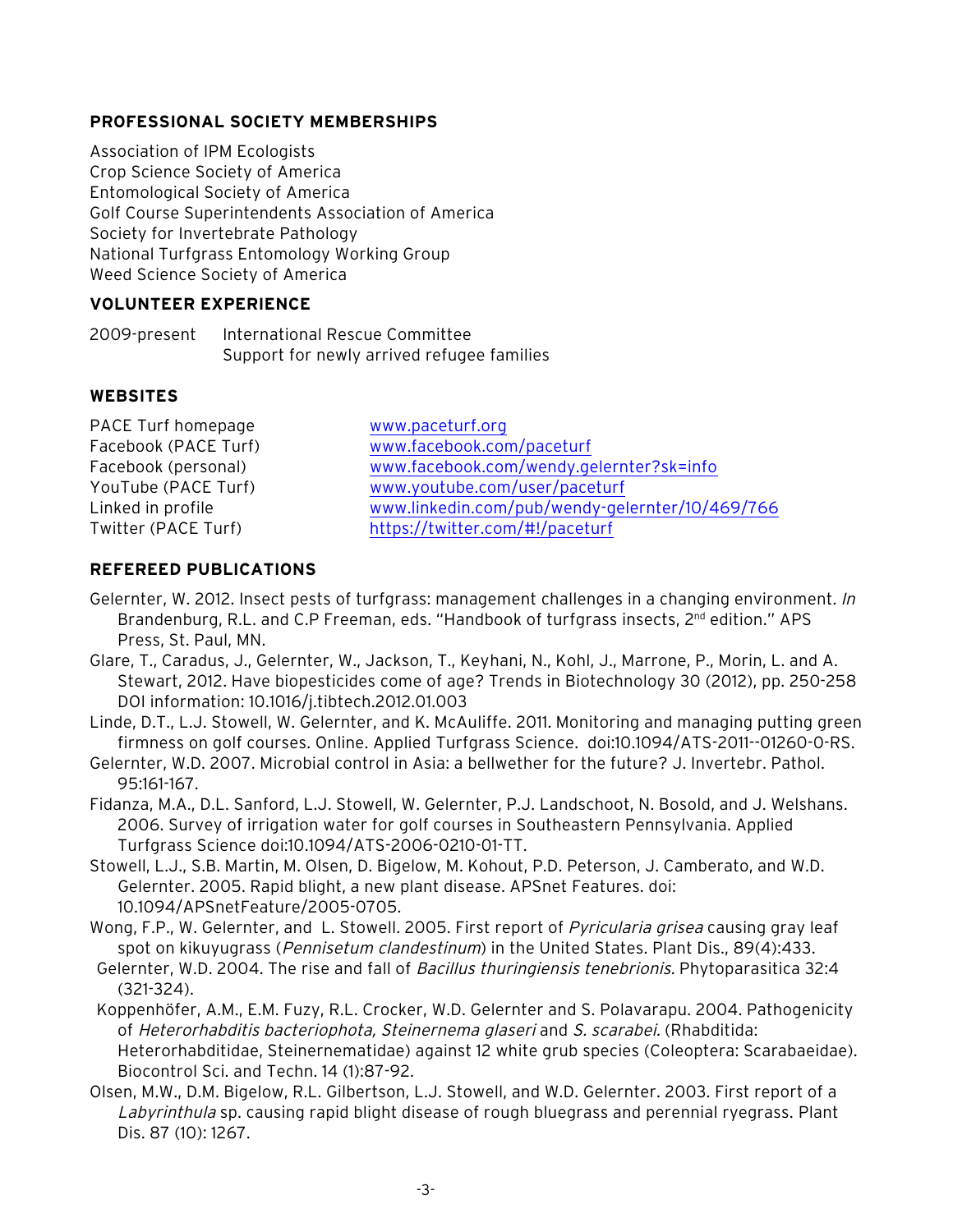- Stowell, L.J., and W.D. Gelernter. 2001. Diagnosis of turfgrass diseases. Annu. Rev. Phytopathol. 39:135-55.
- Gelernter, W.D. and J.T. Trumble. 1999. Factors in the success and failure of microbial insecticides in vegetable crops. Integrated Pest Management Reviews 4:301-106.
- Gelernter, W.D. and H.F. Evans. 1999. Overview: factors in the success and failure of microbial insecticides. Integrated Pest Management Reviews 4:279.
- Koppenhöfer, A.M., H.Y. Choo, H.K. Kaya, D.W. Lee and W.D. Gelernter. 1999. Increased field and greenhouse efficacy against scarab grubs with a combination of an entomopathogenic nematode and Bacillus thuringiensis. Biol. Cont. 14:37-44.
- McGaughey, W.H., F. Gould, and W. Gelernter. 1998. Bt resistance management. Nature Biotechnology 16:144-146.
- Robertson, J. L., H.K. Preisler, S.S. Ng, L.A. Hickle, A. Berdeja, and W. D. Gelernter, 1996. Comparative effect of temperature and time on activity of Dipel 2 and MVP preparations of Bacillus thuringiensis subsp. kurstaki on diamondback moth (Lepidoptera: Plutellidae). J. Econ. Entomol. 89:1084-1087.
- Robertson, J.L., H.K. Preisler, S.S. Ng, L.A. Hickle and W.D. Gelernter, 1995. Natural variation: a complicating factor in bioassays with chemical and microbial pesticides. J. Econ. Entomol. 88:1- 10.
- Gelernter, W. D., G.E. Schwab and L. Rovesti. 1993. Sviluppi scientifici e commerciali del Bacillus thuringiensis. Informatore Fitopatologico 6: 9 - 14.
- Gelernter, W. D. 1992. Application of biotechnology for improvement of Bacillus thuringiensis based products and their use for control of lepidopteran pests in the Caribbean. Florida Entomologist 75:484-493.
- Gelernter, W.D. and B.A. Federici. 1990. Virus epizootics in California populations of Spodoptera exigua: Dominance of a single viral genotype. Biochem. Syst. Ecol. 18:461-466.
- Ferro, D.N. and W.D. Gelernter. 1989. Toxicity of a new strain of Bacillus thuringiensis to Colorado potato beetle. J. Econ. Entomol.. 82 (3): 750-755.
- Zehnder, G.W. and W.D. Gelernter. 1989. Activity of the M-One formulation of a new strain of Bacillus thuringiensis against the Colorado potato beetle: Relationship between susceptibility and insect life stage. J. Econ. Entomol. 82 (3) 756-761.
- Gelernter, W.D. and B.A. Federici. 1986. Isolation, identification and determination of virulence of a nuclear polyhedrosis virus from the beet armyworm, Spodoptera exigua. Environ. Entomol. 15: 240-245.
- Gelernter, W.D., .N.C. Toscano, K. Kido and B.A. Federici. 1986. Comparison of a nuclear polyhedrosis virus and chemical insecticides for control of the beet armyworm on head lettuce. J. Econ. Entomol. 79:714-717.
- Gelernter, W.D. and B.A. Federici. 1986. Continuous cell line from *Spodoptera exiqua* that supports replication of nuclear polyhedrosis viruses from Spodoptera exigua and Autographa californica. J. Invertebr. Pathol. 48:199-207.

# **BOOK CHAPTERS AND PROCEEDINGS**

- Solter, L.R., W.D. Gelernter, and S. Jaronski, 2007. Entomopathogens. p. 146-153. In W. Lampet. al. (ed.) Handbook of forage and rangeland insects.. Entomological Society of America, Lanham, MD.
- Gelernter, W.D., 2005. Biological control products in a changing landscape. p. 293-300. In The BCPC International Congress Proceedings: 2005, Volume 1, Glasgow, Scotland, October 31 – November 2, 2005. The British Crop Protection Council, Hampshire, UK.
- Gelernter, W. and, L. Stowell, 2004. Resistance issues in golf course turf. p. 38-42. In Management of pesticide resistance: strategies using crop management, biotechnology and pesticides. Special Publication No. 24. Council for Agricultural Science and Technology Ames, Iowa.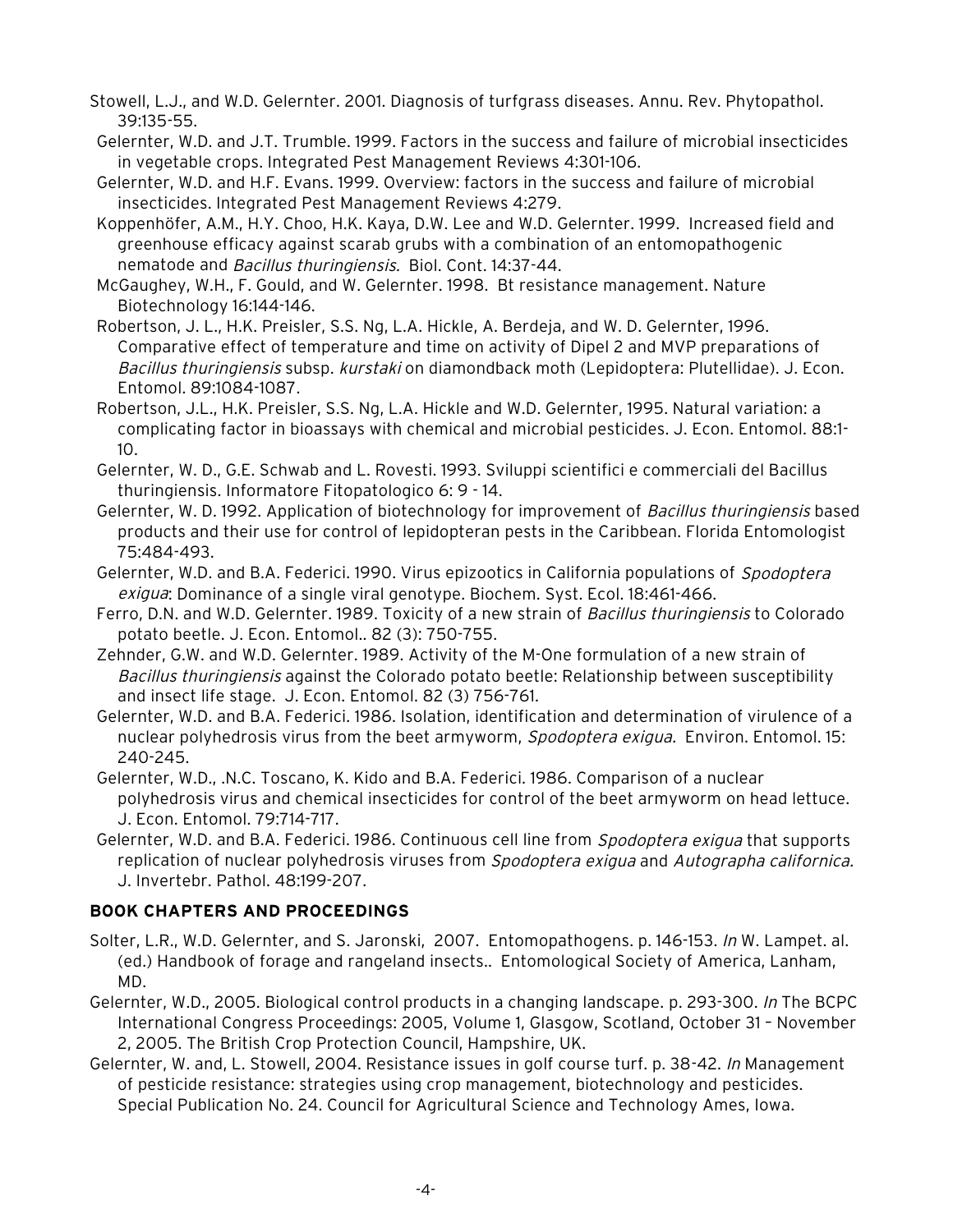- Gelernter, W.D. 2000. Environmental persistence of Bacillus thuringiensis and other bacterial insect pathogens. In M.E. Baur and J.R. Fuxa (ed), Factors Affecting the Survival of Entomopathogens. Southern Cooperative Series Bulletin 400.
- Gelernter, W.D. and C.J. Lomer. 2000. Success in biological control of above-ground insects by pathogens. p. 297-322. In G. Gurr and S.D. Wratten (ed), Biological control: measures of success. Kluwer Academic Publishers, The Netherlands.
- Gelernter, W.D. 1997. Resistance to microbial insecticides:the scale of the problem and how to manage it. p. 201 - 214. In H.F. Evans (ed), Microbial insecticides: novelty or necessity? British Crop Protection Council Symposium Proceedings No. 68, Farnham, Surrey, UK.
- Gelernter, W. D. 1997. Transgenic pest control products: development and commercialization status. In A.J. Hruska and M.L. Pavon (ed) Transgenic plants in Mesoamerican agriculture. Zamorano Academic Press, Tegucigalpa, Honduras.
- Gelernter, W. D. and G. E. Schwab. 1993. Transgenic bacteria, viruses, algae and other microorganisms as *Bacillus thuringiensis* toxin delivery systems. p. 89 - 104. In P. F. Entwhistleet. al. (ed), Bacillus thuringiensis, an environmental biopesticide: theory and practice. John Wiley and Son Ltd, Chichester.
- Gelernter, W. D. 1990. *Bacillus thuringiensis*, bioengineering and the future of bioinsecticides. p. 617-624. In Brighton Crop Protection Conference: Pests and Diseases, Brighton, U.K., November, 1990.
- Gelernter, W. D. 1990. Targeting insecticide resistant markets: new developments in microbial-based products. p.105-117 In M.B. Green et. al. (ed) Managing resistance to agrochemicals: from fundamental research to practical strategies. American Chemical Society, Washington, D.C.
- Gelernter, W.D. 1989. Development of Bt-based insecticides: New tools for resistance management? In 1989 Crop Protection Workshop Proceedings, Cooperative Extension Service, University of Illinois, Urbana-Champaign, IL
- Herrnstadt, C., Gaertner, F. Gelernter, W., and D. L. Edwards. 1987. Bacillus thuringiensis isolate with activity against Coleoptera In K. Maramorosch (ed) Biotechnology in Invertebrate Pathology and Cell Culture. Academic Press, Inc. San Diego, CA.

# **TRADE PUBLICATIONS**

- Woods, M., Stowell, L. and W. Gelernter. 2014. Just what the grass requires: Using minimum levels for sustainable nutrition. Golf Course Management, January, 2014.
- Gelernter, W., Stowell, L. And M. Woods. 2013. Documenting your progress toward sustainability. Golf Course Management, December 2013.
- Gelernter, W., L. Stowell, R. Brandenburg, D. Kopec, D., K. Umeda, and F. Yelverton. 2010. Bringing IPM to the next level. Golf Course Management. 78(7): 72-78.
- Gelernter, W., and L. Stowell. 2009. Biological pest control: a realistic outlook. Golf Course Management. 77(4): 110-115.
- Gelernter, W., and L. Stowell. 2009. Preventing herbicide mix-ups. Golf Course Industry. 21(3):72-74.
- Gelernter, W., and L.J. Stowell. 2008. Shade versus turfgrass: A no-win situation? Golf Course Industry 20(2):66-78.
- Stowell, L.J., and W. Gelernter. 2008. Consider agronomics when negotiating reclaimed water contracts. Golf Course Industry. 20(9): 46-54.
- Gelernter, W., and L. Stowell. 2006. Predicting turf performance. Grounds Maintenance. August, 2006.
- Gelernter, W., and L. Stowell. 2006. Keeping an eye on nitrogen. Grounds Maintenance. April, 2006. pp. 12 – 18.
- Tredway, L.P., L.J. Stowell, and W. Gelernter. 2006. Yellow spot and the potential role of cyanobacteria as turf pathogens. Golf Course Management, November, 2006. pp. 83-86.
- Stowell, L., and W. Gelernter. 2006. Sensing the future. Golf Course Management, March, 2006. p. 107-110.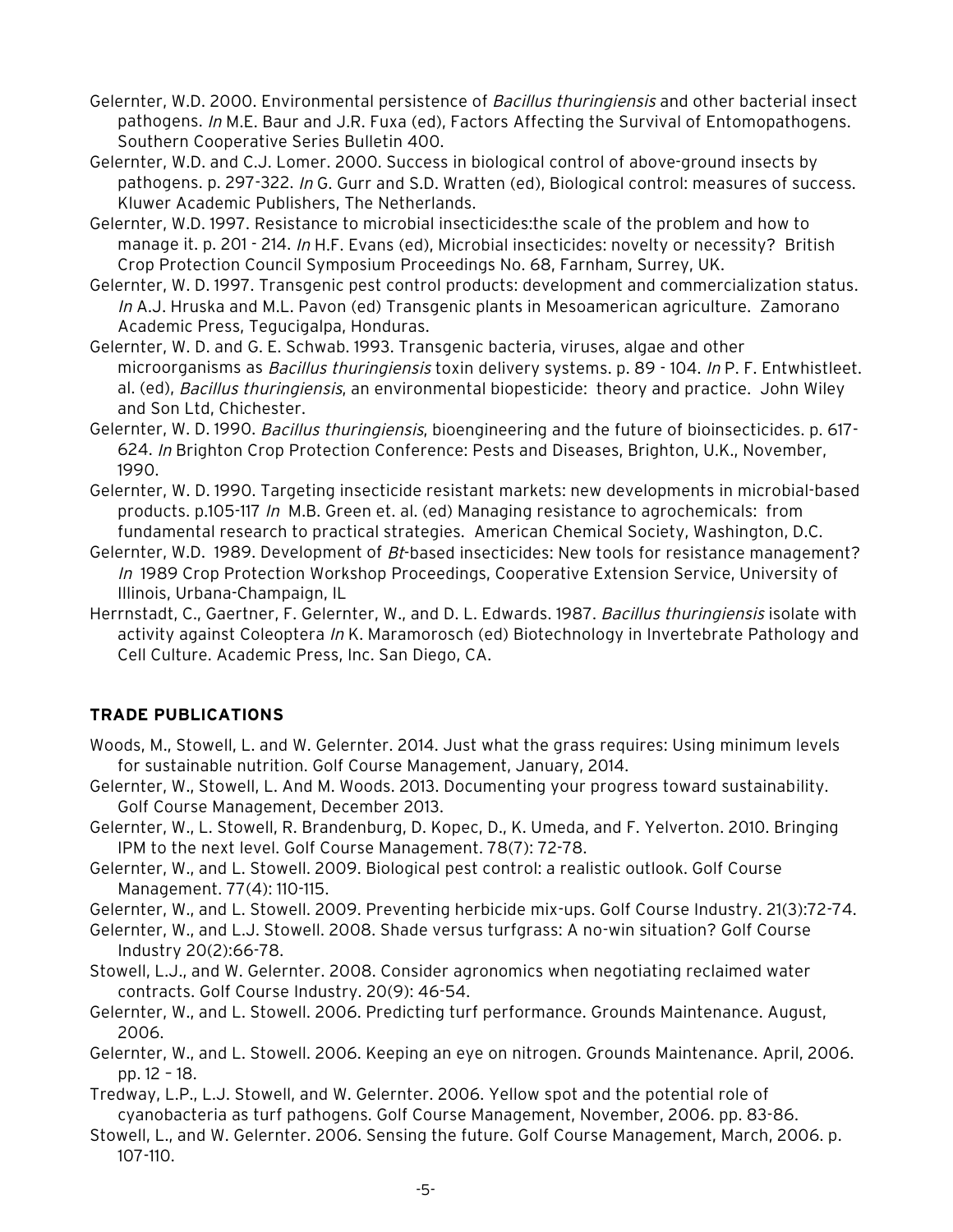- Gelernter, WD. 2005. Biocontrol on golf courses: is it possible? Biocontrol Files, Issue #4, October, 2005. p. 2-3.
- Gelernter, W.D., and L.J. Stowell. 2005. Improved overseeding programs: the role of weather. Golf Course Management. March, 2005. p. 108 – 113.
- Gelernter, W.D., and L.J. Stowell. 2005. Improved overseeding programs: managing the spring transition. Golf Course Management. March, 2005. p. 114-118.
- Gelernter, W. 2005. Velocity for Poa annua control. On the Road: quarterly bulletin. October 4(4):2
- Gelernter, W. and L. Stowell. 2005. New product outlook for California turf. On the Road: Quarterly Bulletin. April 4(2):3
- Gelernter, W., and L.J. Stowell. 2004. Improving performance of cool-season roughs. Golf Course Management. August, 2004. p. 101-104.
- Carrow, R.N., L. Stowell, W. Gelernter, S. Davis, R.R. Duncan, and J. Skorulski. 2004. Clarifying soil testing: III SLAN sufficiency ranges and recommendations. January, 2004 Golf Course Management. p. 194-198.

Carrow, R.N., L. Stowell, W. Gelernter, S. Davis, R.R. Duncan, and J. Skorulski. 2004. Clarifying soil testing: II Choosing SLAN extractants for macronutrients. January, 2004 Golf Course Management. p. 189 – 193.

Carrow, R.N., L. Stowell, W. Gelernter, S. Davis, R.R. Duncan, and J. Skorulski. 2003. Clarifying soil testing: I. Saturated paste and dilute extracts. Golf Course Management. September, 2003. p. 81- 85.

Gelernter, W., and L. Stowell. 2003. Improving the performance of warm-season fairways. California Fairways. September/October 2003. p. 14-16.

Olsen, M.W., D.M. Biegelow, R.L. Gilbertson, L.J. Stowell, and W. Gelernter. 2003. Rapid blight pathogen identified. Golf Course Management. April 2003. p. 119.

Gelernter, W., and L. Stowell. 2003. Sulfonylureas control weeds on bermudagrass. Turfgrass Trends, May 1, 2003.

Martin, B., L. Stowell, and W. Gelernter. 2002. Rough bluegrass, annual bluegrass and perennial ryegrass hit by new disease. Golf Course Management. 70(4): 61-65.

Gelernter, W. and L. Stowell. 2001. Advances in Poa seedhead management. Golf Course Management. 69:49-53.

Gelernter, W. and L. Stowell. 2001. Learning to love kikuyugrass. Golf Course Management. 69:55- 59.

Gelernter, W., and L. Stowell. 2000. Genetically modified plants: problem or solution? Golf Course Management. 68(9): 64-67.

Gelernter, W.D. 1999. Control of annual bluegrass on greens and overseeded fairways. California Fairways. 8(5):10-16.

Gelernter, W.D. 1998. Resistant pests challenge chemical uses. Golf Course Management, January, 1998. p. 56-61.

Stowell, L.J., and W.D. Gelernter. 1998. A guide to testing products and management practices. California Fairways 7:14-22.

Stowell, L.J., and W.D. Gelernter. 1998. How to test products and practices - Part 2, experiment design. California Fairways 7:22-31.

Stowell, L.J., and W.D. Gelernter. 1997. How to test products and practices - Part 1, getting started. California Fairways 6:20-22.

Gelernter, W. and R. Hickling. 1997. Keep your ear to the ground: microphones allow superintendents to spy on underground insects that destroy golf course turf. Golf Course Management. 65(3):49-52.

Gelernter, W.D. 1996. Insect degree-day models for turf. Golf Course Management. 64(1):63-72. Gelernter, W.D. 1996. Controlling the black turfgrass ataenius. California Fairways. 5(1):6-8.

#### **REFEREED ABSTRACTS**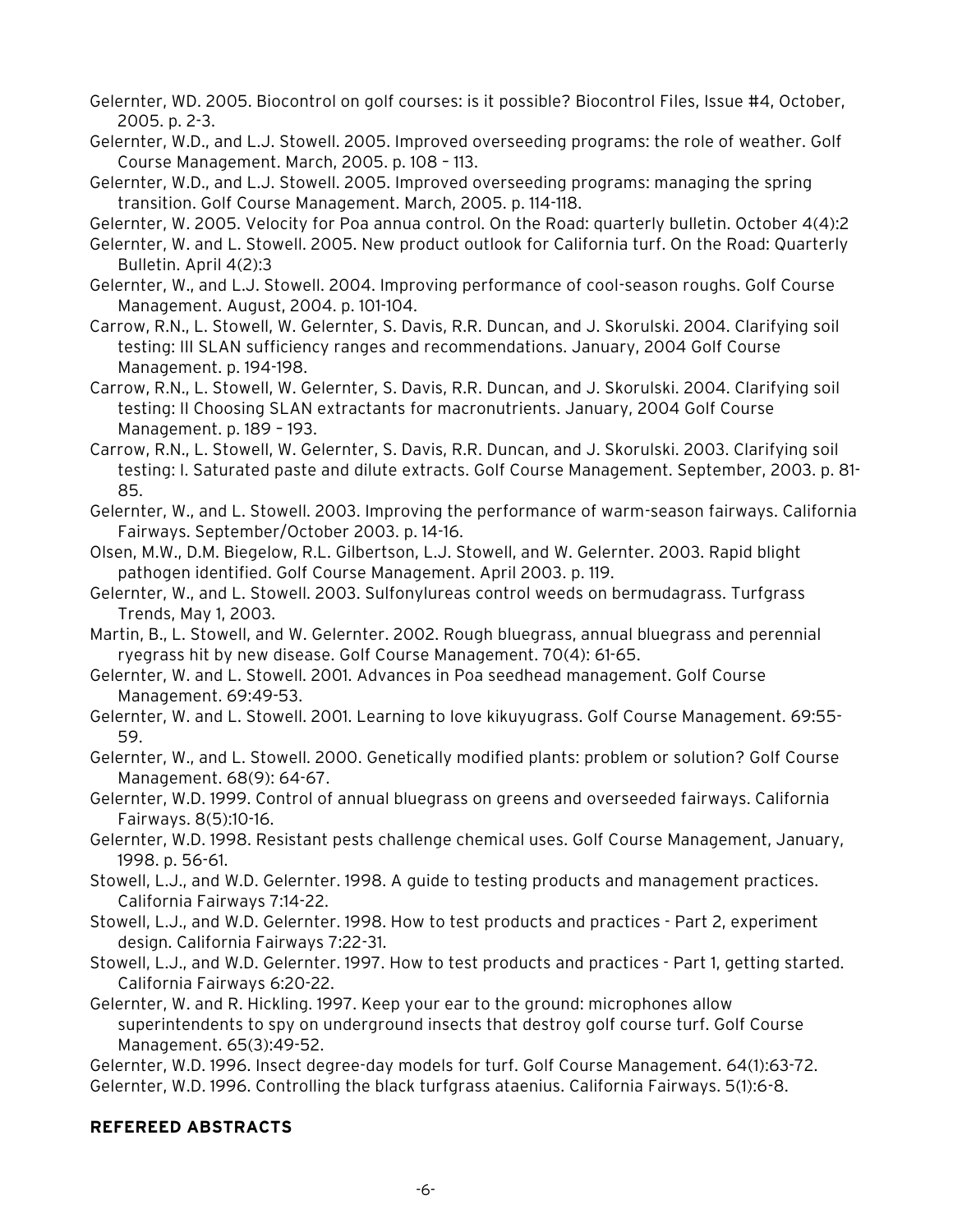- Stowell, L., Woods, M. and W. Gelernter. 2014. Only what the turf needs: updating the Minimum Levels for Sustainable Nutrition Guidelines. International Annual Meeting, ASA-CSSA-SSSA. https://scisoc.confex.com/scisoc/2014am/webprogram/Paper86244.html
- Stowell., L.J. and W.D. Gelernter. 2013. Unmanned aerial vehicles (drones) for remote sensing in precision turfgrass management. International Meeting, ASA-CSSA-SSSA. https://scisoc.confex.com/scisoc/2013am/webprogram/Paper80851.html
- Stowell, L., W. Gelernter, and J. Beardsley. 2008. Ten years of recycled water: what we have learned. International Annual Meeting, ASA-CSSA-SSSA.
- Stowell, L., and W. Gelernter. 2008. Evaluation of a Geonics EM38 and NTech GreenSeeker sensor array for use in precision turfgrass management. International Annual Meeting, ASA-CSSA-SSSA.
- Stowell, L., W. Gelernter, F.P. Wong, C.M. Chen. 2008. Using virtual irrigation to forecast disease. American Phytopathological Society of America.
- Stowell, L., and W. Gelernter. 2007 Virtual Irrigation audits in real-time. International Annual Meeting, ASA-CSSA-SSSA.
- Stowell, L., W. Gelernter, and L. Yoder. 2006. Soil compaction evaluation with the Spectrum Technologies SC-900 before and after a Rolling Stones concert at Petco Park. International Annual Meeting, ASA-CSSA-SSSA.
- Stowell, L., and W. Gelernter. 2005. Temporal variation in golf course soil chemistry: case studies from the arid Southwest. International Annual Meeting, ASA-CSSA-SSSA.
- Fidanza, M.A., Stowell, L., Gelernter, W. and S.D. Davis. 2004. Irrigation water quality survey for golf courses in southeastern Pennsylvania. International Annual Meeting, ASA-CSSA-SSSA.
- Gelernter, W.D. and Stowell, L.J. 2004. Using soil content of plant-available nitrogen as a tool for diagnosing turfgrass damage. International Annual Meeting, ASA-CSSA-SSSA.
- Harivandi, A., Stowell, L.J. and Gelernter, W.D. 2004. Soil acidity and aluminum availability in golf course soils. International Annual Meeting, ASA-CSSA-SSSA.
- Stowell, L.J. and Gelernter, W.D. 2004. Chloride content of golf course turfgrass soils: survey results. International Annual Meeting, ASA-CSSA-SSSA.
- Gelernter, W.D., Stowell, L.J., Darrock, B., Ashworth, M. and Guzman, J. 2003. Effect of interactions among turf variety, water quality, overseeding practices and other stressors on turfgrass performance. International Annual Meeting, ASA-CSSA-SSSA.
- Olsen, M.W., Bigelow, D.M., Gilbertson, R.L., Stowell, L.J. and Gelernter, W.D. 2003. Update on rapid blight, a new disease of turfgrass caused by Labyrinthula. International Annual Meeting, ASA-CSSA-SSSA.
- Stowell, L.J., Gelernter, W.D. and Thurow, M. 2003. Evaluation of Spectrum Technology's CM1000 Field Scout Chlorophyll Meter for quantification of turfgrass quality. International Annual Meeting, ASA-CSSA-SSSA.
- Wong, F.P., W. Gelernter, L. Stowell, and N. Tisserat. 2003. First report of Gaeumannomyces graiminis var. graminis on kikuyugrass in the United States. Plant Dis. 87(5):600.
- Stowell, L., W. Gelernter, D. Dinelli, D. Garling, D. Potts, G. Dalton and S. Chong. 2002. The influence of soil carbon dioxide on turfgrass performance: field observations from California and Illinois golf course greens. International Annual Meeting, ASA-CSSA-SSSA.
- Martin, S.B., L.J. Stowell, W.D. Gelernter, S.C. Alderman. 2002. Rapid blight: a new disease of cool season turfgrasses. International Annual Meeting, ASA-CSSA-SSSA.
- Gelernter, W., L. Stowell, B. Darrock, J. Guzman, and B. Sandland. 2002. Using a gradient irrigation system to evaluate the interactions among water quality, turf variety and overseeding practices on turfgrass performance. International Annual Meeting, ASA-CSSA-SSSA.
- Wong. F.P., L. Stowell, W. Gelernter. 2002. The role of *Gaeumannomyces* in decline of kikuyugrass in California. International Annual Meeting, ASA-CSSA-SSSA.
- Gelernter, W., Stowell, L., Darrock, B. Guzman, J. and Sandland, B. 2001. Evaluation of warm and cool season turf variety performance using salinity gradient irrigation. International Annual Meeting, ASA-CSSA-SSSA.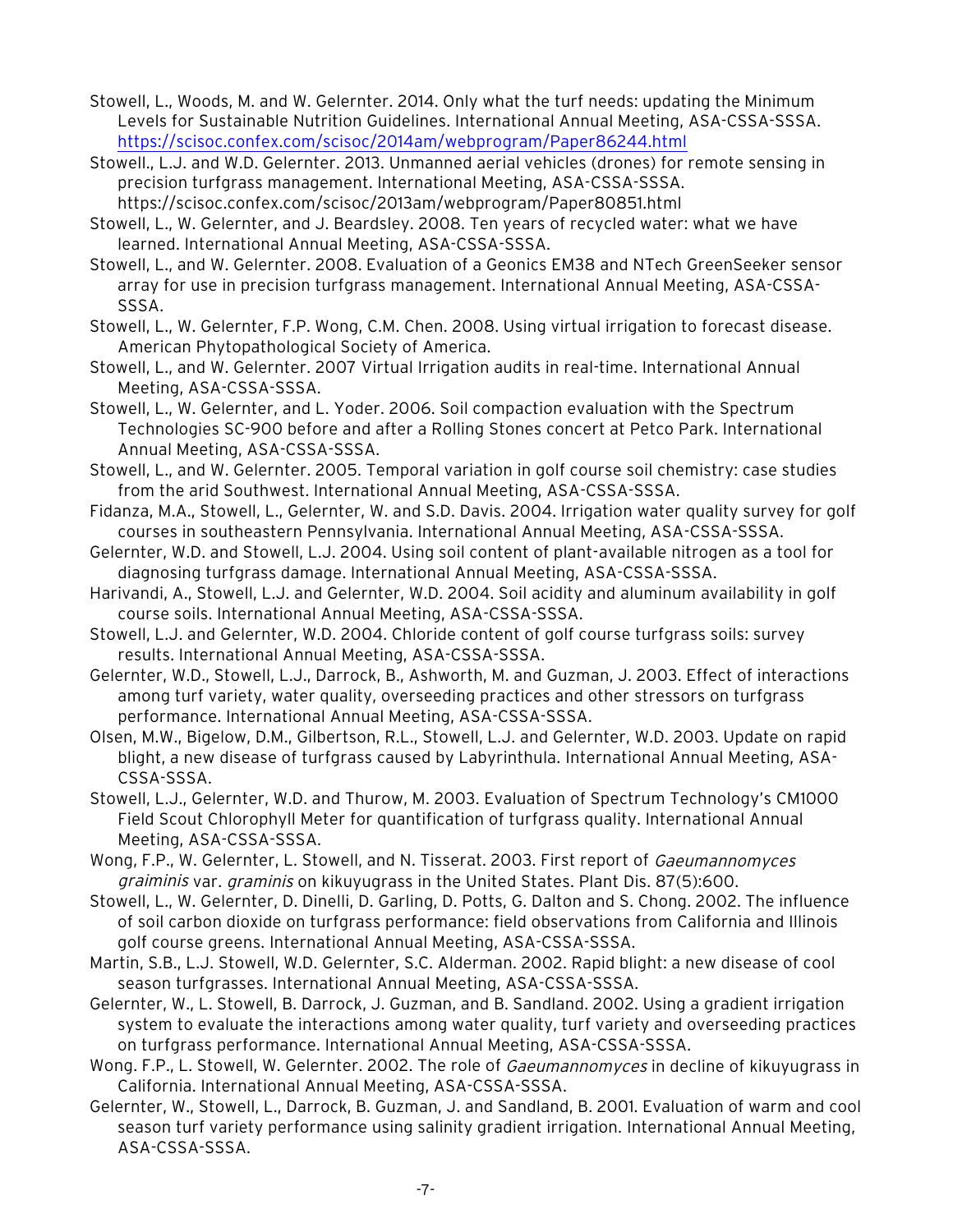Gelernter, W.D. and L.J. Stowell. 2000. Annual bluegrass seedhead management using ethephon and ethephon plus trinexapac-ethyl on golf course greens and fairways. International Annual Meeting, ASA-CSSA-SSSA.

Stowell, L.J. and Gelernter, W.D. 2000. Kikuyugrass clipping reduction and quality improvement using trinexapac ethyl. International Annual Meeting, ASA-CSSA-SSSA.

Stowell, L.J. and W. Gelernter. 1998. A low cost method for monitoring soil carbon dioxide concentrations on golf course greens. International Annual Meeting, ASA-CSSA-SSSA.

Gelernter, W.D. and L.J. Stowell. 1996. Management of scarab grubs on western golf course turf: Results of a three year study. International Annual Meeting, ASA-CSSA-SSSA.

## **VIDEO PODCASTS**

Free public service videos (available on http://www.youtube.com/user/paceturf)

- Aeration: a breath of fresh air for greens
- Frost delays on golf courses: the cold, hard truth
- What makes a grub a grub?
- Why does turf die in the summer?
- Wireworms attack golf course greens
- Golf course sustainability metrics

PACE Turf videos (available on http://www.paceturf.org to PACE Turf members)

- pH: An introduction
- Measuring pH
- How much phosphorus is enough (and how much is too much)?
- Monitoring for soil salinity
- Using threat temperatures to prevent disease outbreaks
- Billbugs: Identifying billbug damage
- Billbugs: Billbugs in sod, the gift that keeps giving
- Frit flies: Hiding in plain sight: frit flies on turf
- Mealybugs
- Ground pearls
- Sampling for white grubs
- Moist soils breed weird insects
- Creatures that clog nozzles
- New research on moss management
- Gypsum vs. calcium sulfate anhydrite
- Quick test for gypsum products
- Purple bentgrass and cool temperatures
- Using threat temperatures to prevent disease outbreaks
- Iron, phosphorus and poa
- Influence of heat on Proxy performance

# **RECENT INVITED PRESENTATIONS AND WEBCASTS**

Precision management for improved soil management, turf quality and IPM, Canadian Golf Course Superintendent's Association, Vancouver, BC, March, 2011.

- Nematode damage on turf: an increasing threat and how to manage it, Canadian Golf Course Superintendent's Association, Vancouver, BC, March, 2011.
- Tools for managing economic challenges: The IPM template and precision turf management. Golf Course Superintendent's Association of America, Orlando, FL, February, 2011.
- Making the most of your IPM plan. Golf Course Superintendent's Association of America. November 2010. Webcast
- Managing soil moisture for improved turf quality, firmness and pest control. TurfNet. August 2010. Webcast